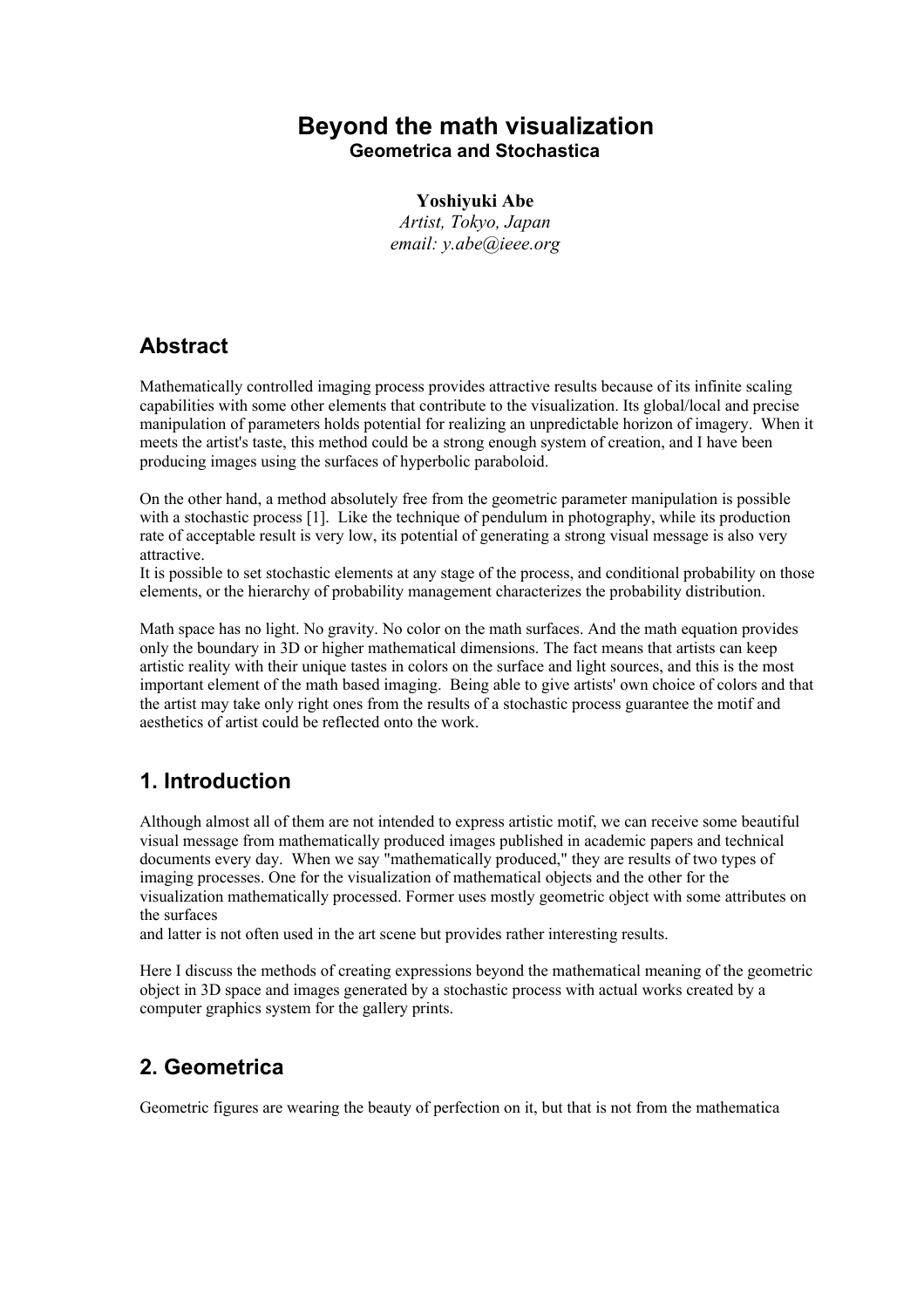characteristics. When you look at beautiful math based images or sculptures, you understand that they are in fact the outcome of artist's endeavour in the artistic implementation of mathematical research [2,3,4], and the beauty derives from the harmony created in the shape and material [5]. It might be the destiny of the math artists that the creation is not effective in production because the math figures have the infinitive scalability and exist in the space without colors and lights. That means the artist have to pick out the optimum elements and the values in the infinite options.

In the context of the "generative art," the image creation by the manipulation of geometric surface is not very appropriate, but there are some strong aspects of "generating." Figure is generated by the processing

of math calculation and the manipulation of its coefficients can easily generate deformed forms. In maintaining the curvature with mathematical meaning on the surface, artist can produce varied results with the surface attributes and lighting set up.

To achieve an art work, geometric visualization has too many elements to be manipulated. Coefficients, Coordinates of the center, Colors, Values of light source, Surface attributes, and so on they are required

in order to calculate a piece of geometric image. Such images can be easily produced by a graphics program today, but they are mostly uninteresting as art work.

The creation of geometric art might be defined as that the process of geometric data modulation controlled by the taste of the artist (Fig. 1). In other words, the effort of the artist is to look for the most effective algorithm which reflects his taste on the geometric figure, where there is no human elements. Ordinarily, the studio work comprise of using an algorithm complex designed for one time execution on the computer.

```
 Geometric object >----x----> art work ----> eyes ----> visual
| (monotone) impression
algorithm/manipulation
              |
             artist's taste
  Fig. 1
```
Geometric objects that computer can produce with a simple program are mostly quadric surface, and its creative flexibility is rather limited. Since the geometry based art creation deals with geometric object without the process of modeling, the chance to add the artist's taste is limited in some processes, such as to combine geometric objects, to deform its shape, to change the surface attributes, and to tune the lighting. The produced figure keeps its geometric meaning.

To provide a strong visual impression without losing the mathematical meaning, I attempted to change the way an image is visually perceived. That means the scheme of the visual information flow is changed with an algorithm (Fig. 2). When the monotone sensibility of our sight system is controlled by an algorithm which was designed by the artist, it would produce an image that reflects more of the artist's taste.

```
 Geometric object >----x----> art work ----> eyes ----> visual
| (nonlinear) impression
algorithm/manipulation
|
artist's taste >----x----< algorithm provides nonlinear imaging
  Fig. 2
```
I always start with a surface of hyperbolic paraboloid because this surface has unique characteristics of the shape and it is easy to modify the looks.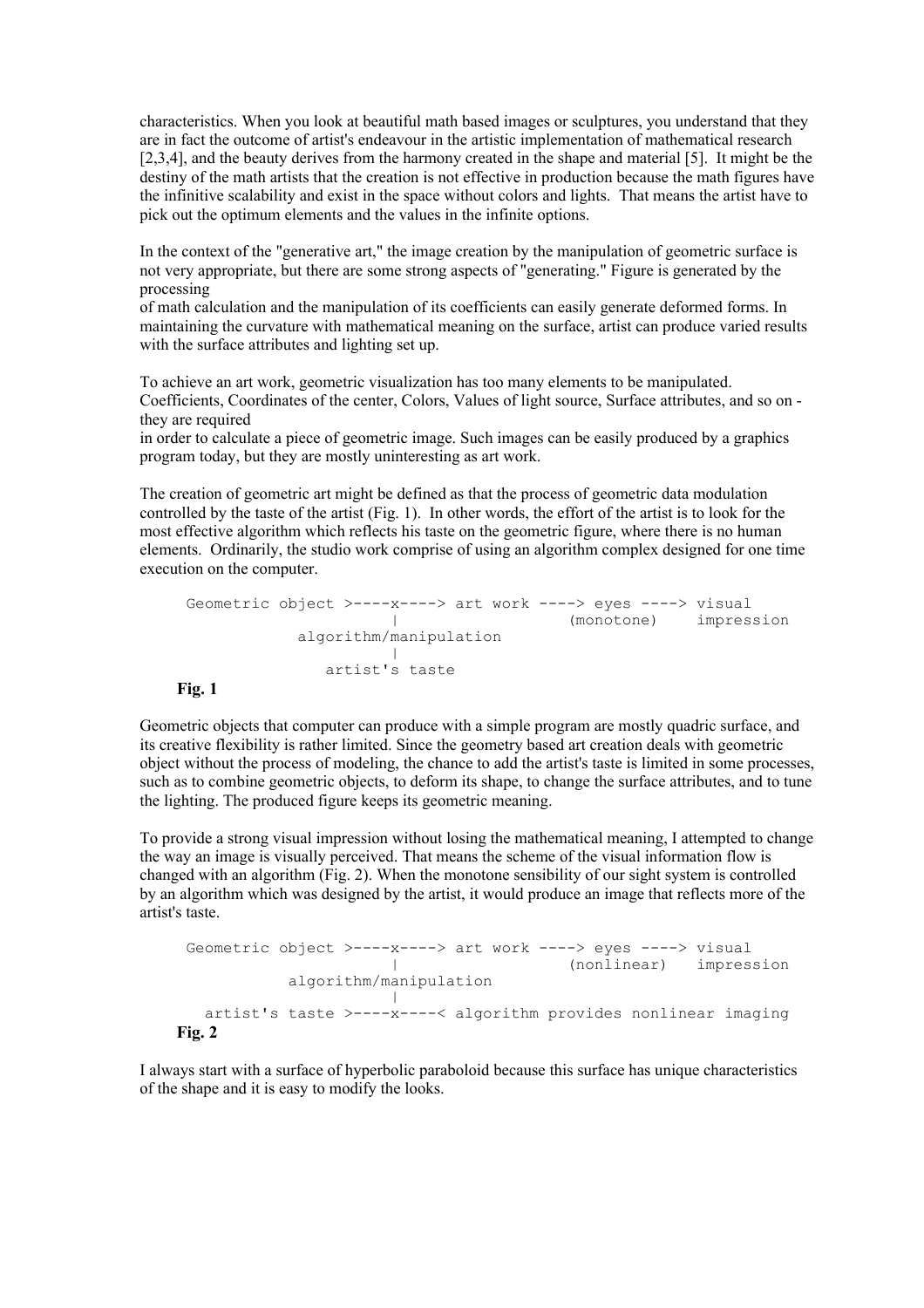### **2.1 Legend**

The series of Legend was intended to use suppressed colors, or less saturated colors, and to create figure-oriented images. The theme was to reproduce something between our visual perception and the mathematical entity, with the surface of hyperbolic paraboloid which is very sensitive to the change of mathematical entity, with the surface of hyperbolic paraboloid which is very sensitive to the change of the coefficients. Images were produced with some sheets of hyperbolic paraboloid [6] and each surface has its own attributes.



**Fig. 3** Some pieces from the series of Legend.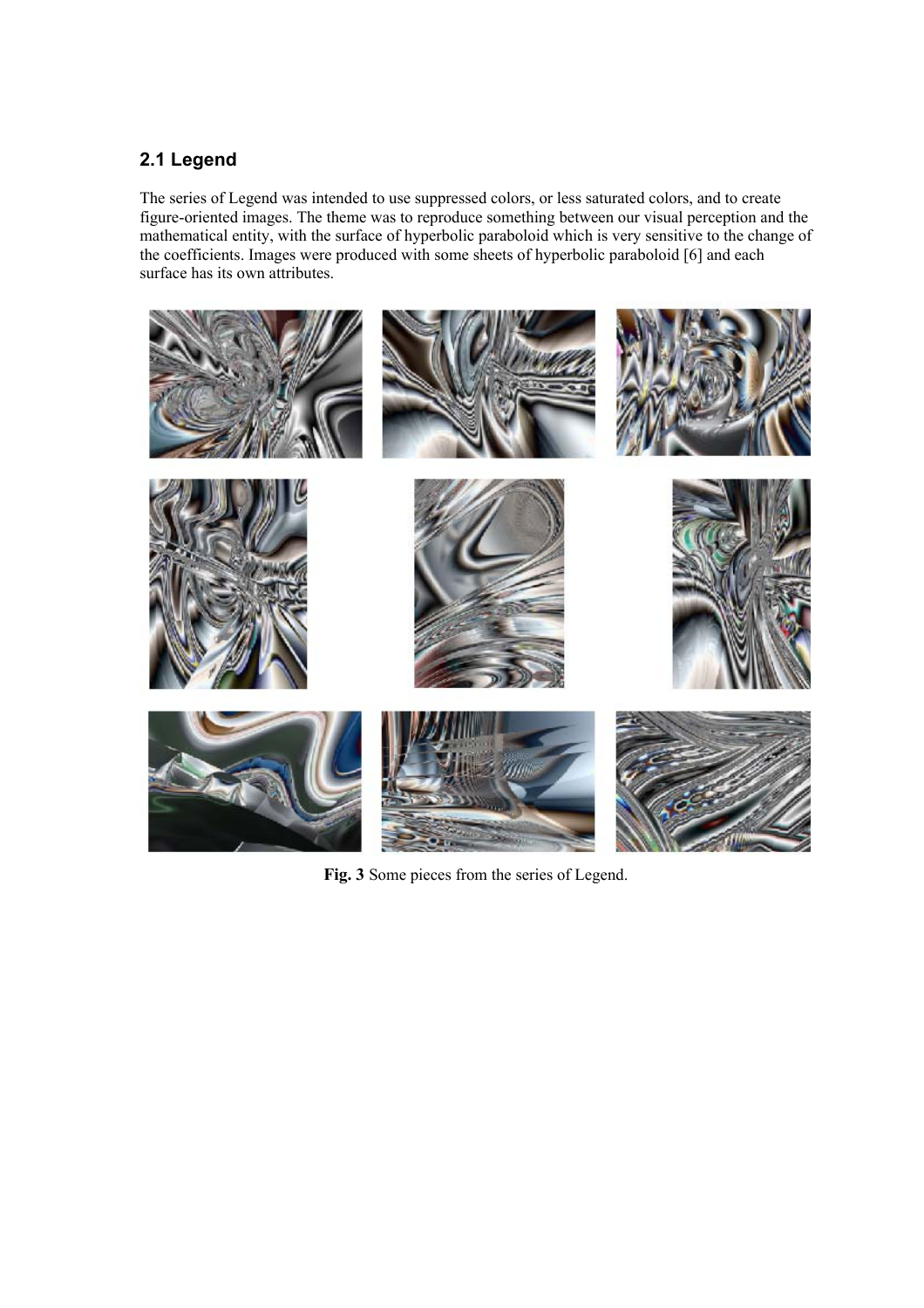

**Fig. 4** Frames from sample animation of geometrica

Sample animation was produced with image list files generated by the interpolated list file generator which used seven key frames. The program reads the key frame list files and generates frame list files in between which have interpolated data of the image such as coefficients of equation and values of coordinates, light source and surface attributes. It promises that the values keep the smooth changing from frame to frame on every elements by using blending functions, which keep the continuous second order differential coefficients. Exactly speaking, this method has some shortcomings in the smoothness but they are negligible in most cases of animation production.

#### **2.2 Other works**

Examples from the series of Flow and some others are in Fig. 5. Images here were processed in almost same manner as that of Legend. Only the differences are the surface attributes.





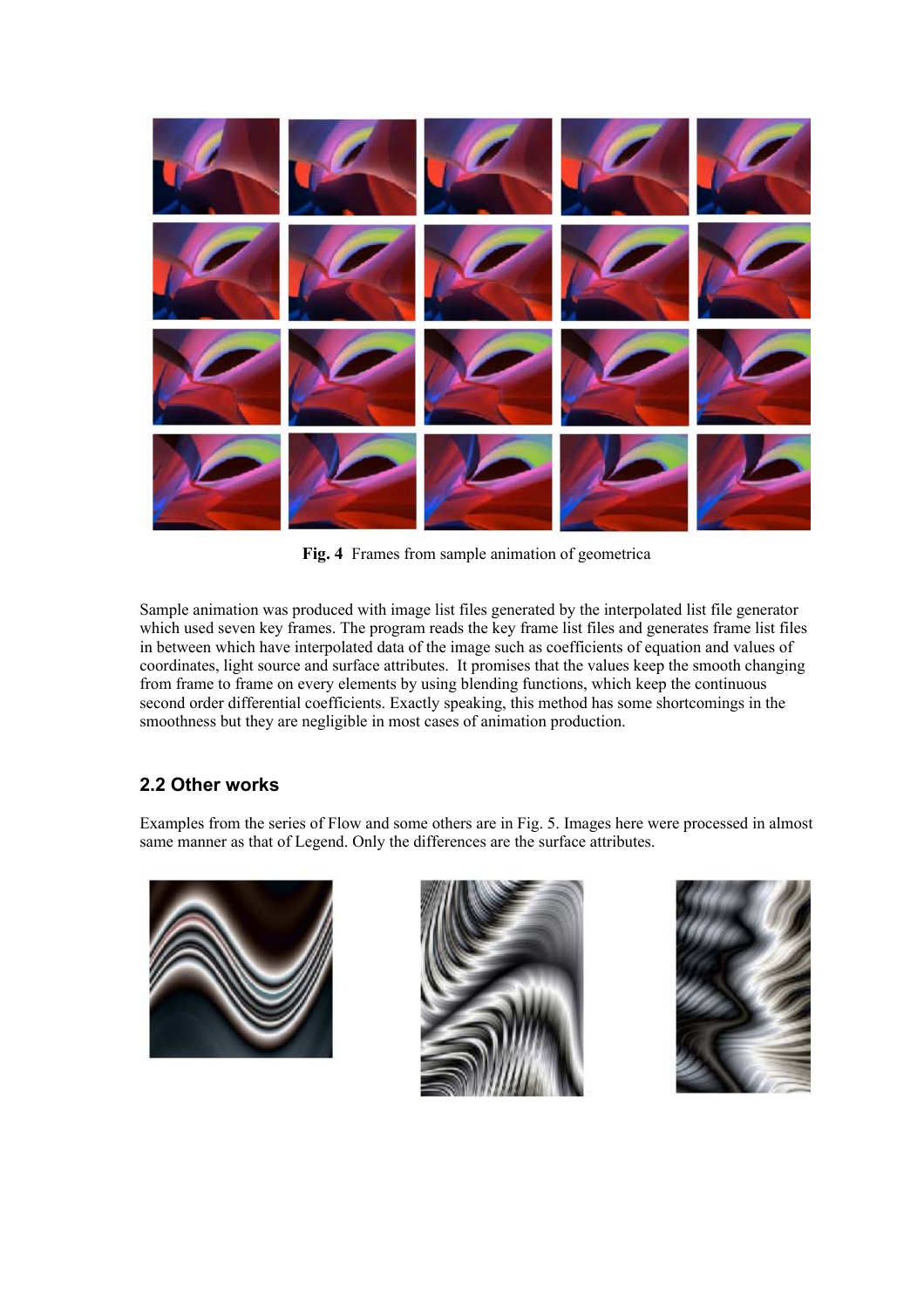

Fig. 5 Some pieces from the series of Flow.



**Fig. 6a** Some other pieces of geometric images.



**Fig. 6b** Some other pieces of geometric images.

# **3. Stochastica**

Stochastic process differs entirely from geometric imaging process. Everything goes in preprogrammed algorithmic process while we can try and modify the value of elements in the list file generating/writing

phase in the creation with geometric objects.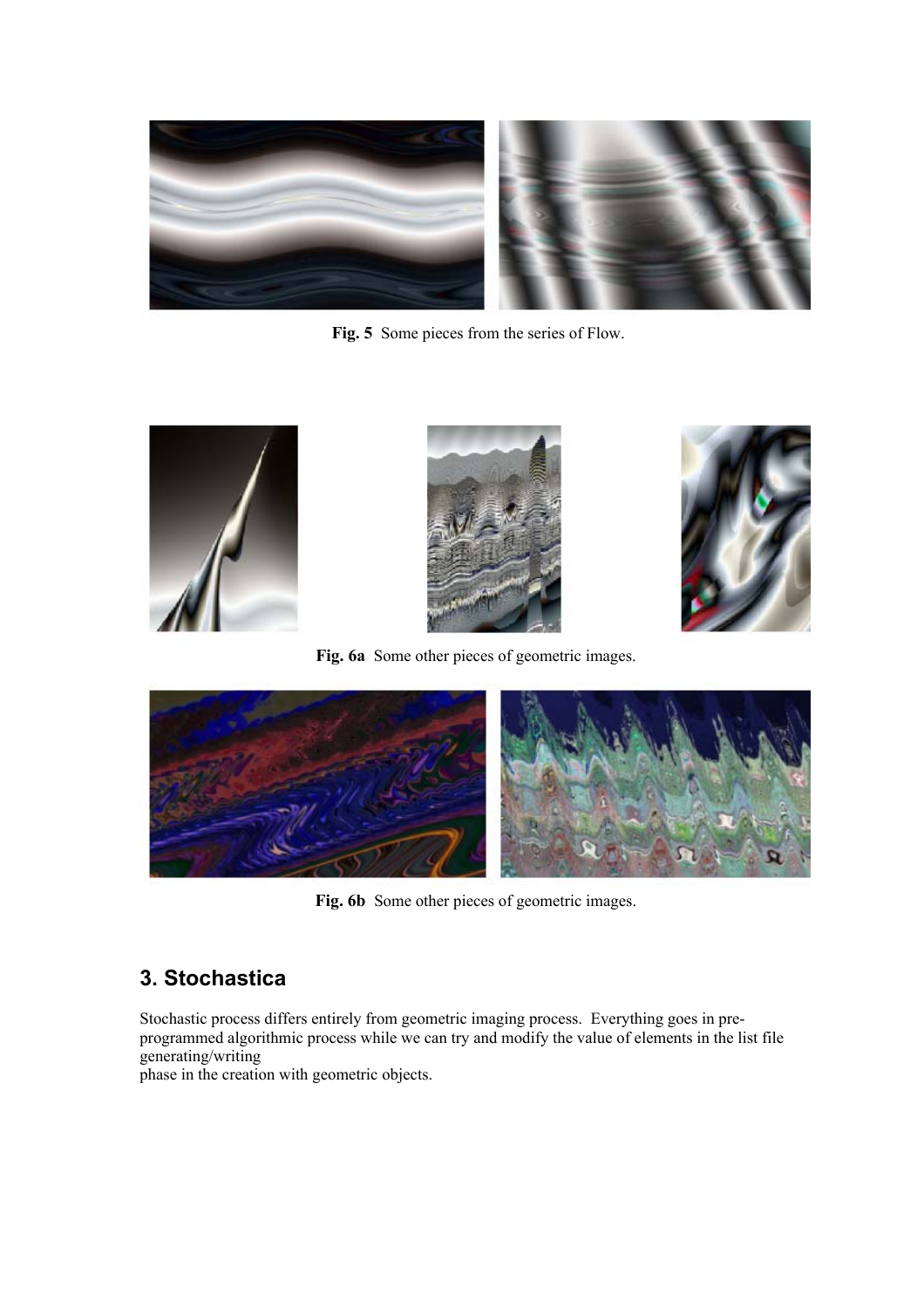```
Stochastic algorithms
|
           x----> generated list file ----> rendering
|
      artist's taste
              Fig. 7
```
In the series of Stochastica, the creation starts with generating light source data (i.e., the position in 3D space and the intensity of primary colors) by a process with probability elements. This phase is the place

the artist creates the algorithmic scheme to generate the list data file for rendering. The results of the ray tracing rendering of a plate which was illuminated by some tens to hundreds of light sources are the graphic work of this series. Fig. 8 shows a generated list file and its image is the left end image of Fig. 9.

|          | # a1-2256.1st Sat May 23 21:20:40 2000<br>-----------------------                                                                                                                     |            |       |                                                                                          |     |              |  |  |  |  |
|----------|---------------------------------------------------------------------------------------------------------------------------------------------------------------------------------------|------------|-------|------------------------------------------------------------------------------------------|-----|--------------|--|--|--|--|
|          | # width height shadow<br>6400 9024 0                                                                                                                                                  |            |       |                                                                                          |     |              |  |  |  |  |
|          | # x0 y0 z0 x1 y1 z1 viewangle amb<br>$0 \t 0 \t 538 \t 0 \t 0 \t 0 \t 76$                                                                                                             |            |       |                                                                                          | 0.0 |              |  |  |  |  |
| 28       |                                                                                                                                                                                       |            |       | 1 1 1 60 -290 99 0.55087311 0.47501954 0.34804038 << light #1                            |     | $\mathbf{b}$ |  |  |  |  |
|          | $28 \qquad \quad 1 \ \ 1 \ \ 1 \qquad \quad -16 \qquad \quad 197 \qquad \quad 143 \qquad \quad 0 \, . \, 23639360 \ \ 0 \, . \, 50456657 \ \ 0 \, . \, 39618764$<br>28 1 1 1 1 -94 62 |            |       | 118 0.27536388 0.47026030 0.28500962                                                     |     |              |  |  |  |  |
|          | 28 1 1 1 -145 -135<br>28 1 1 1 -58 125                                                                                                                                                |            | 118   | 242 0.48221182 0.9775007 0.5819623<br>0.63176075 0.29864681 0.37672627                   |     |              |  |  |  |  |
|          | $\sim$ 100 $\sim$ 100 $\sim$<br>28<br>$1 \t1 \t-98 \t169$<br>28 1 1 1 1 1 -156 93 35                                                                                                  |            | 90    | 0.29484879 0.55379578 0.39386959<br>0.46320018 0.8600247 0.6170587                       |     |              |  |  |  |  |
|          | 28<br>$1 \t1 \t1 \t-55$<br>1 1 1 1 1 141 -255 41<br>28                                                                                                                                |            | 65 97 | 0.18293343 0.31999325 0.58633696<br>0.21510619 0.14378468 0.17924957                     |     |              |  |  |  |  |
| 28<br>28 | $1 1 1 -1$                                                                                                                                                                            | 234<br>209 | 221   | 0.16575514 0.427784 0.19074764<br>209  0.63423900  0.31593906  0.24069318  << light #200 |     |              |  |  |  |  |
| $-1$     | # tyiost x b rfl rfr thr spc r r q b n a b c x y z x y z                                                                                                                              |            |       |                                                                                          |     |              |  |  |  |  |
| rt       | 0 2 1 1 0 0 0 0 0.71 1.4 1 0.65 0.005000 0.005000 0.005000 0 0 0 1 0 0 0 1 0 0 0 0                                                                                                    |            |       |                                                                                          |     |              |  |  |  |  |
| $-1$     | # object synthesis AND 900max                                                                                                                                                         |            |       |                                                                                          |     |              |  |  |  |  |
| $-1$     | $0 \t 0 \t -1$                                                                                                                                                                        |            |       |                                                                                          |     |              |  |  |  |  |
| $-1$     | # module synthesis OR 300max<br>$9990 - 1$                                                                                                                                            |            |       |                                                                                          |     |              |  |  |  |  |

**Fig. 8**

The reason I named Stochstica is I was intended to produce an animation with stochastic process, in the mathematical meaning, such as Markov process, Markov chain, diffusion process, Gaussian process, stationary process, martingale, branching process and a simple additive process. We can expect interesting results from the varied finite dimensional distribution of the stochastic process.

#### **3.1 Crossmodulation**

For an experimental collaboration with a Polish composer Igor Czerniawski, I prepared 106 A2-size prints of the image generated by a stochastic process. Most images displayed at the installation were generated by ray tracing with some hundred light sources which were generated by a stochastic program. The installation consisted of prints placed on a table and two sets of audio system playing different music simultaneously in the background. The artistic intension was to cause overflow of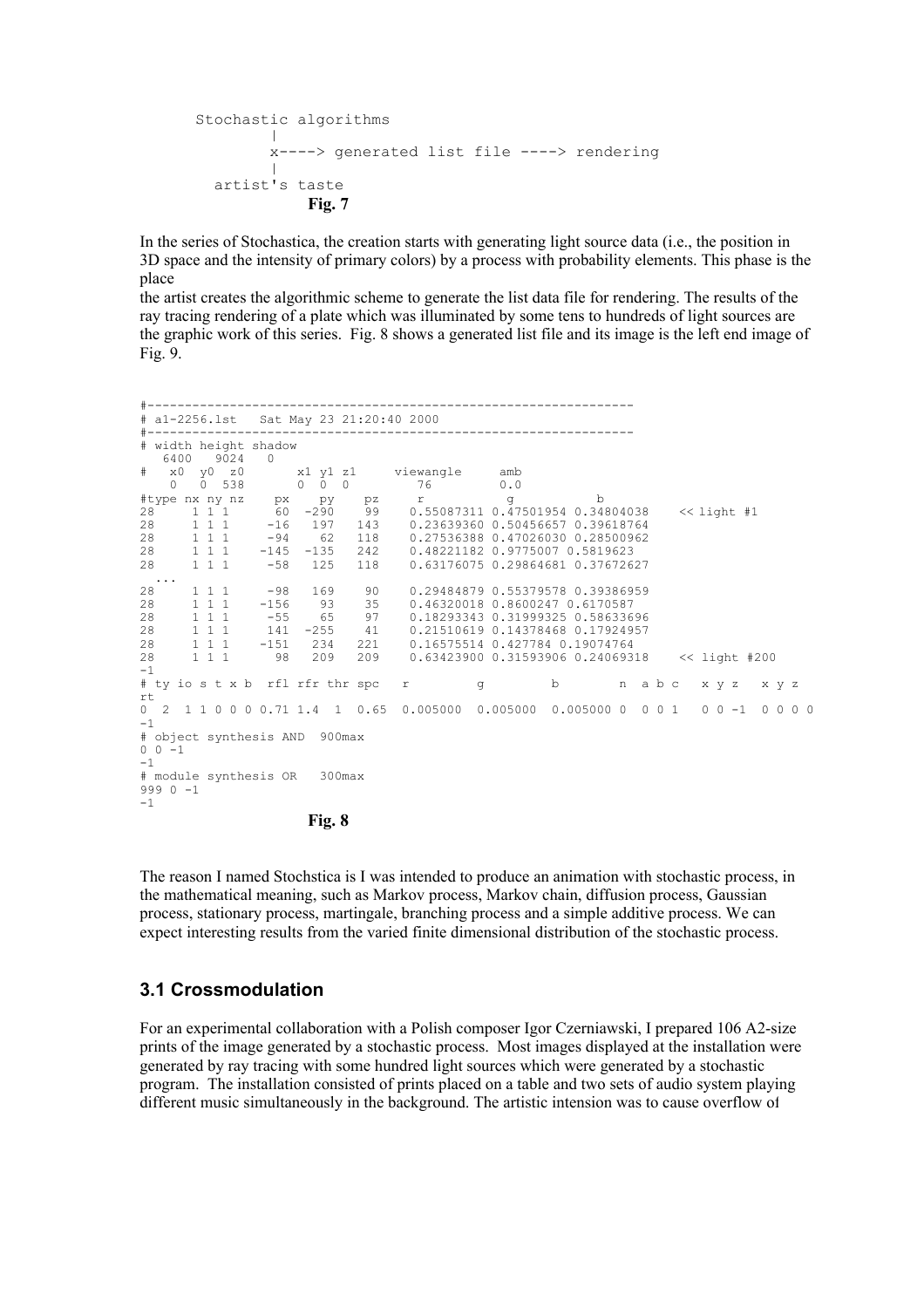intelligence in the brains of the audiences by an excess of visual and audio information simultaneously. Fig. 9 shows some of the images from the installation of *Crossmodulation*.





**Fig. 10** Frames from sample animation of stochastica

Sample animation was produced by my own animation tool which generates key frame light source file and its interpolated light source data are generated by blending functions. The procedure is similar to that for the geometric image animation above.

# **4. Systems**

For artists using computer, the software environment is the primary subject. However, computer

**3.2 Otherworks**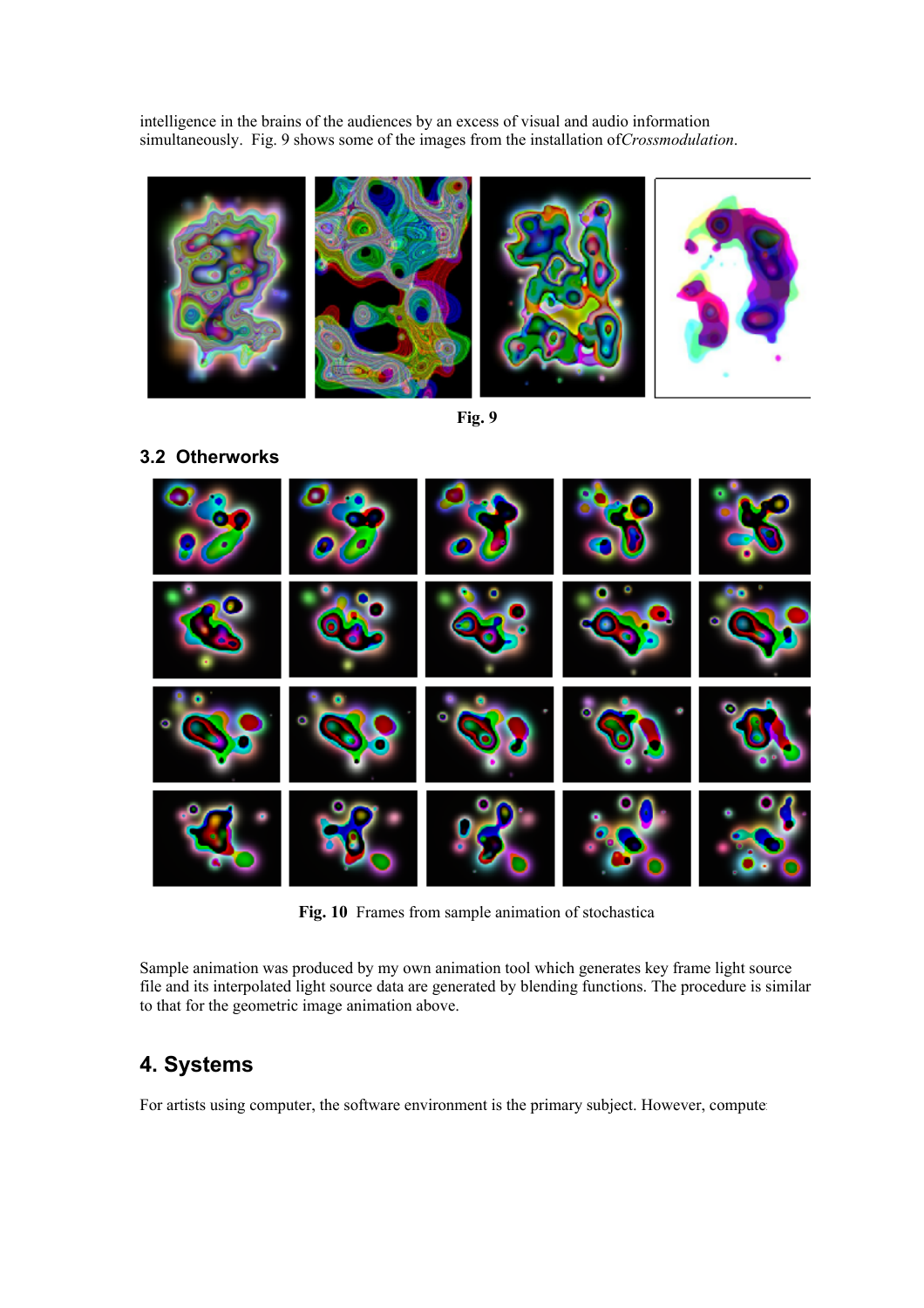graphics software aims to reproduce precise math visualization and it is not good for realizing artist's motif unless

some specific functions are added, and this is the reason why most digital artists develop their own software system [7]. Including functions to support artist's taste effectively is the primary subject for most math artists.

In my case, the first computer graphics software was written for my own designed/built machine which had no compatibilities to the commercial machines at the time in 1984, and the graphics software system have gradually grown alone from that time on. I rewrite the source codes when I try some new ideas and develop a tool if required. My environment is far from the current commercial packages, I guess, unfortunately I've never used commercial graphics software. It is mostly text based. Calculation is executed on PCs for 36(12x3) bit image data files today.

## **5. Conclusion**

I discussed the artist's creative activity with two keywords of 'modulation' and 'algorithm.' I think I must point out a shadow of math based creation as well. In my experience in these activities, I have learnt that there are some complicated issues we have to overcome. For example, in the geometry based creation, the phenomenon of crossmodulation will come up when you handle a big amount of information. As like that in the radio science, it affects the quality of products and often causes troublesome results. There are so many options available that the artists easily go astray in the maze of parameters. In the algorithm driven process, artists encounters some difficulties in tuning the color or the shape because they are generated by a pre-designed algorithm and many elements interact with each other simultaneously.

No matter how you use computer, or whichever computer you use, to create an art work is not easy In spite of that, I believe artists can find a new horizon in his/her creative activities with having the experience of using geometric object and/or stochastic process in the studio. For artists who want to create mathematical art, either with geometry or with stochastic process or control, the essential element for success is the artistic serendipity.

I hope this discussion could give an answer to "that formula driven mathematically derived imagery has not enough human touch and rather sterile."

## **References and Notes**

[1] I used the term "stochastic process" for indicating the procedure with a probability event in this paper,

except where I discussed the stochastic process, as a math terminology, in Geometrica.

- [2] Franke, H. W., *Generative Mathematics: Mathematically Described and Calculated Visual Art*,
- pp.101-104, ed. Michele Emmer, The Visual Mind (The MIT Press, 1993)
- [3] Franke, H. W., Computergraphik-Computerkunst (Springer-Verlag,1985)
- [4] Bilder nach Programm Eine Bestandsaufnahme der graphischen Arbeiten von Herbert W. Franke (Ludwig-Maximilians-Universitat,1989)

[5] Ferguson, C, Helaman Ferguson: *mathematics in stone and bronze* (Meridien Creative Group, 1994)

[6] The surface of the hyperbolic paraboloid, which is one of the non central quadric surfaces that has not

a singular point, in an orthogonal coordinate system is expressed as:

 $s$ gr(x)/sqr(a) - sqr(y)/sqr(b) = 2cz

Because this equation includes only sqr(x) and sqr(y) for x and y, the shape is symmetric to yz-